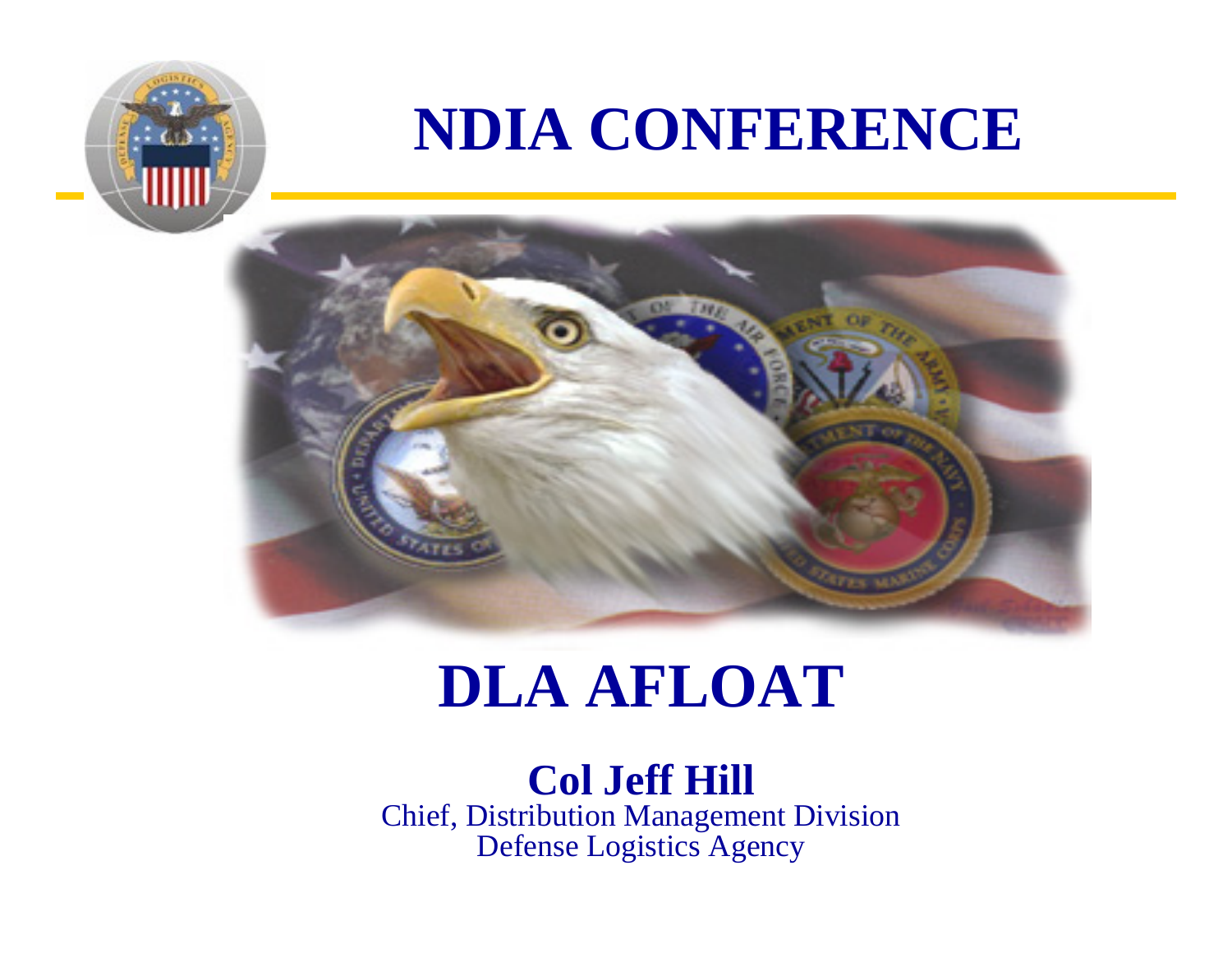

**Today's Presentation**

- $\bullet$ **DLA Enterprise**
- **Transformation Overview**
- **DLA Afloat Initiative**
- $\bullet$ **Summary**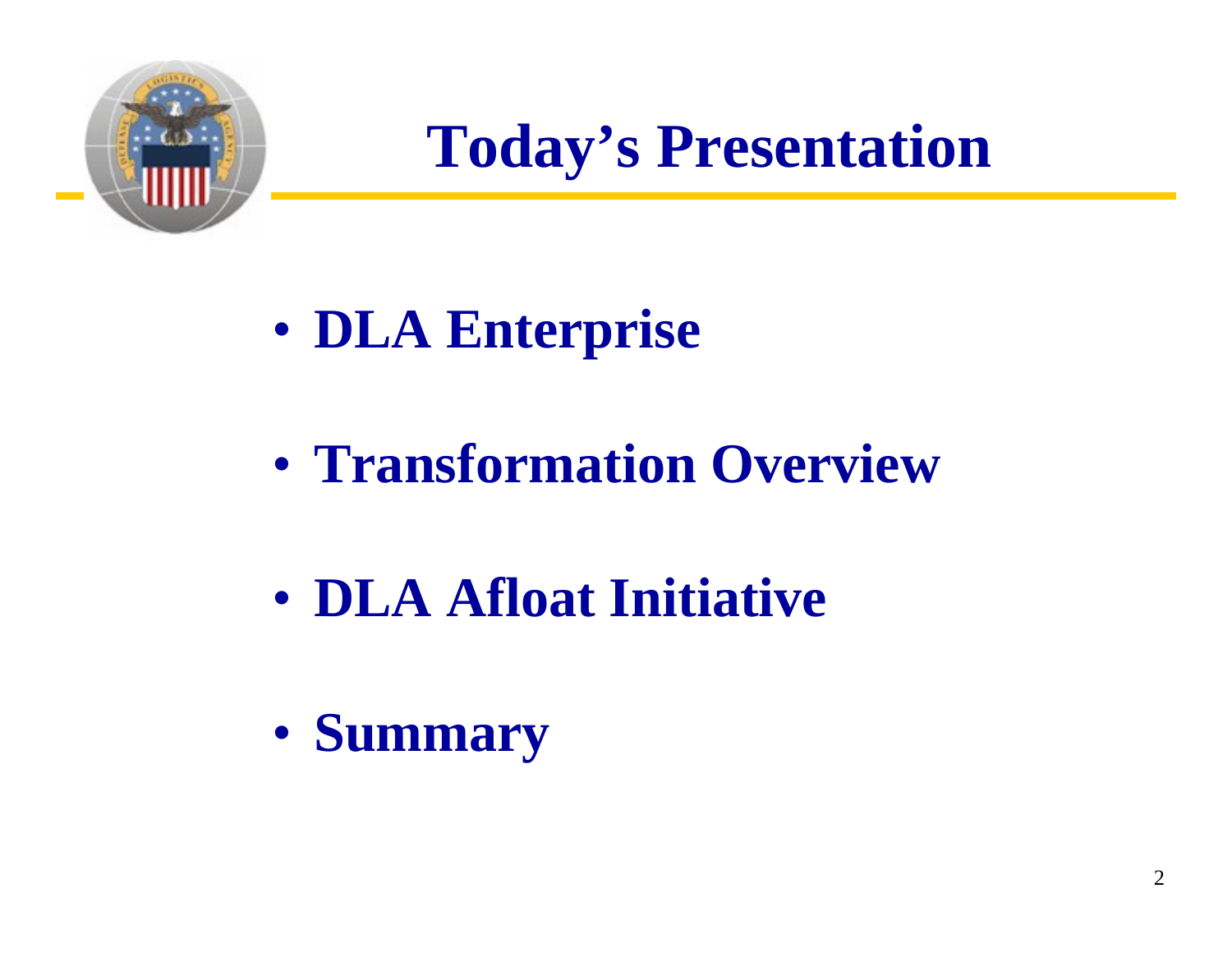# The Enterprise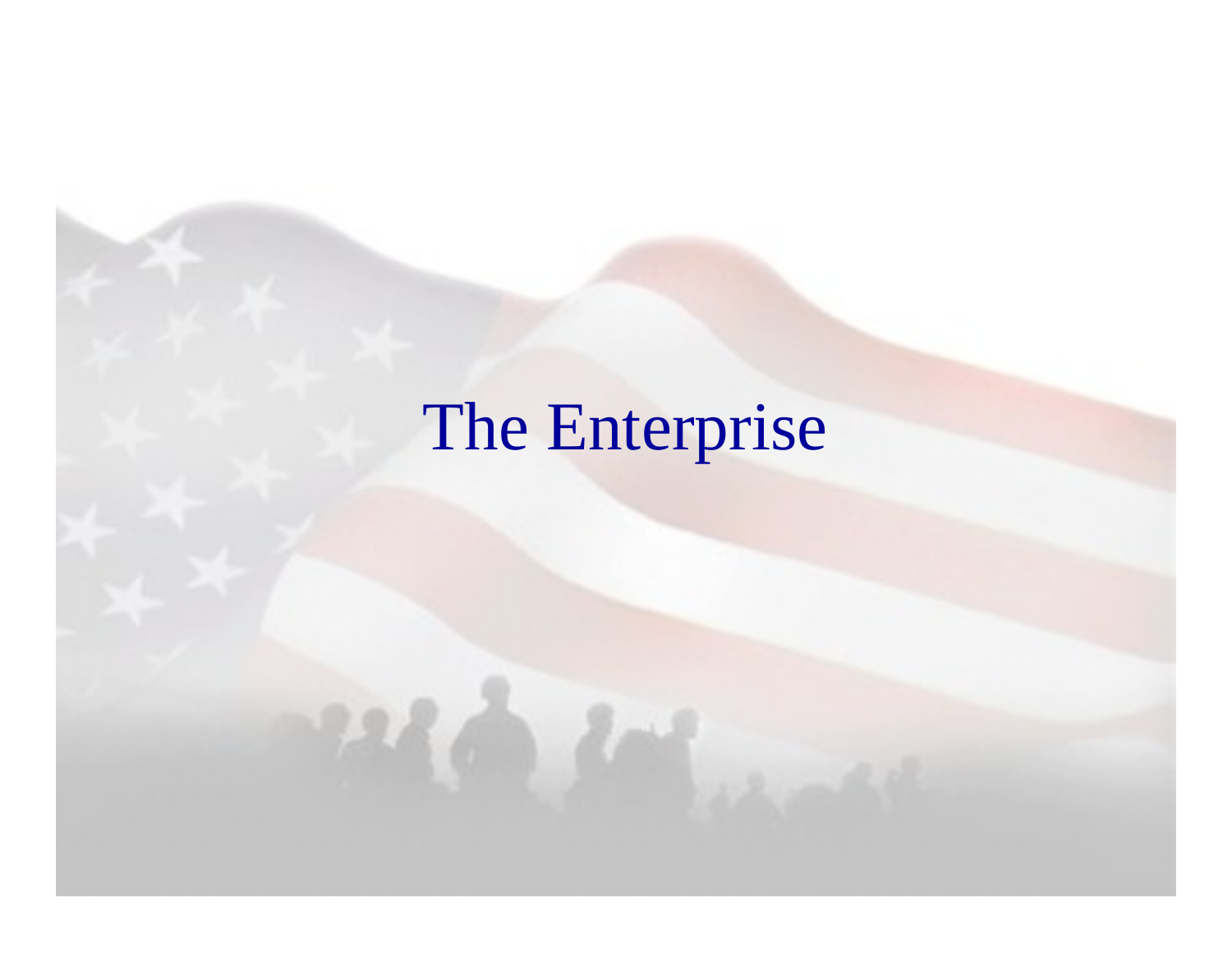

# **The DLA Enterprise as of 11 October 2005**

**FY01 Sales/Services: \$17B FY02 Sales/Services: \$21.5B FY03 Sales/Services: \$25B FY04 Sales/Services: \$28B FY05 Sales/Services: \$31.8B FY06 Projection: \$34.3B**

- •**Land/Maritime: \$3.3B**
- •**Aviation: \$3.6B**
- • **Troop Support: \$12.9B** •
- **Energy: \$11.0B** •**Distribution: ution: \$2.5B**
- •**Other: \$1.0B**
- •**~95% of Services' repair parts**
- • **100% of Services' subsistence, fuels, medical, clothing & textile, construction & barri er materiel**

### **Foreign Military Sales**

- •**Sales: \$813.8M**
- •**Shipments: 501K**
- •**Supportin g 124 Nations**

### **Scope of Business**

- •**54,000 Requisitions/Day**
- •**#54 Fortune 500 – Above Walt Disney**
- •**#2 in Top 50 Distribution Warehouses**
- •**26 Distribution Depots**
- •**5.2 Million Items – eight supply chains**
- $\bullet$ **24.7M Annual Receipts and Issues**
- •**1411 Weapon Systems Supported**
- •**132.8M Barrels Fuel Sold (FY 05)**
- •**\$14.6B Annual Reutilizations/Disposals**

#### **People**

- •**21,039 Civilians**
- •**523 Active Duty Military**
- •**668 Reserve Military**
- •**Located in 48 States/28 Countries**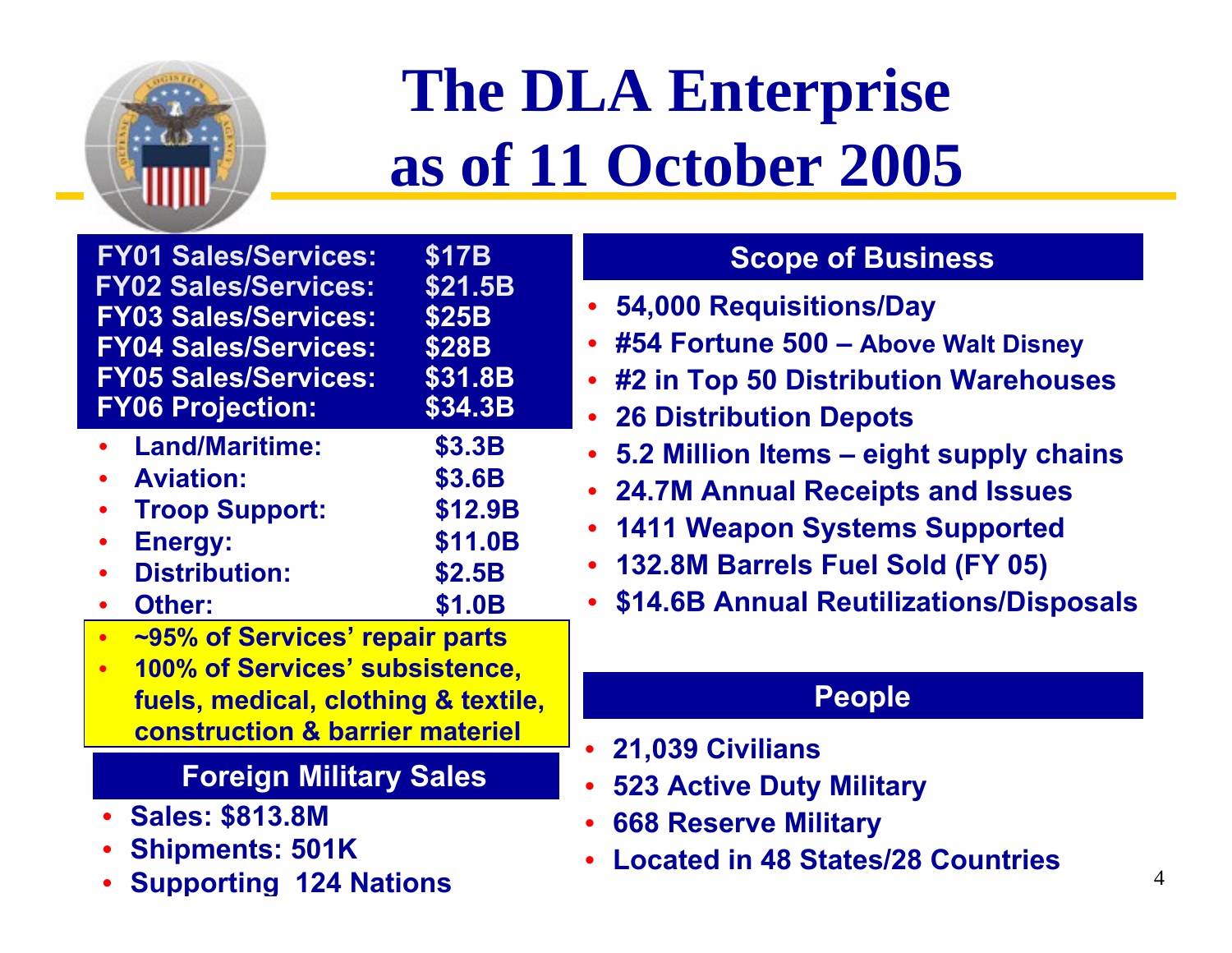## Transformation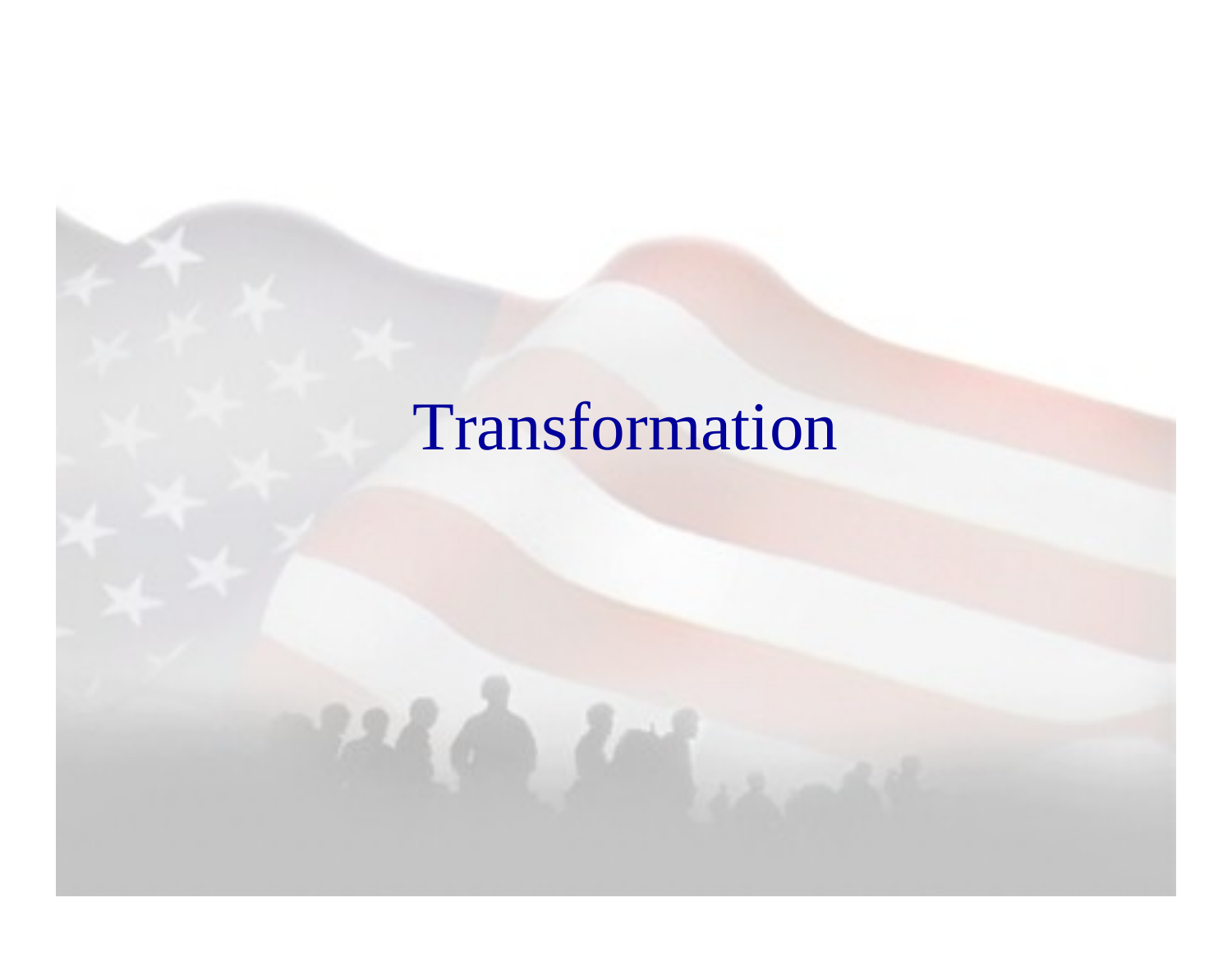

# **DLA's Top Five Priorities**

- •**Mission–**
	- *Support to the War Fighter*
- •**Transformation –**
	- *Enhanced Capabilities for the Future War Fighter*

## •**People –**

• *Transforming Our Human Capital and the Workplace*

### • **Alignment –**

- *To War Fighters…To Supply Chains*
- •**One Enterprise –**
	- *Seamless Partnering for War Fighter Logistics Support*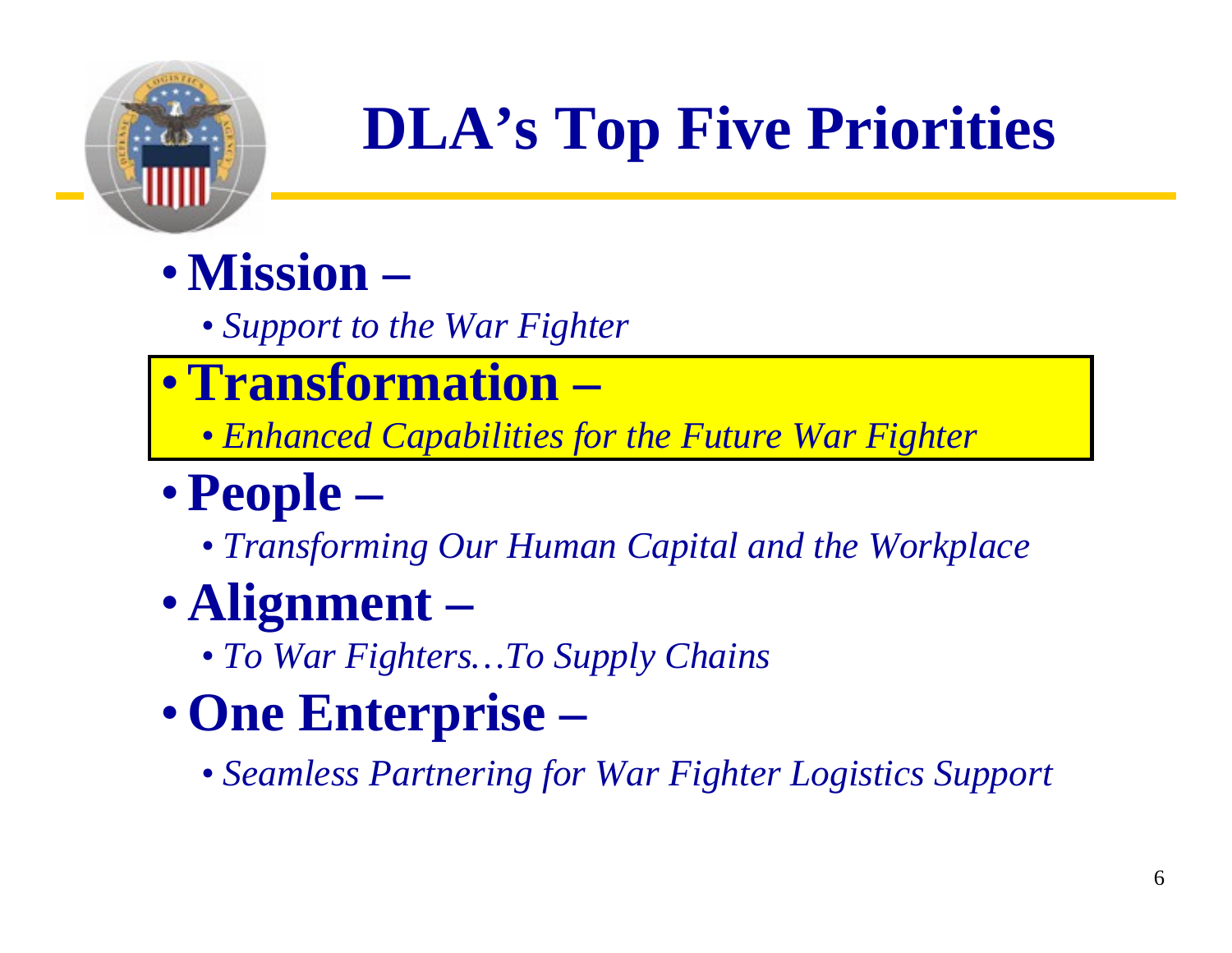

**Transformation***13 Programs and Initiatives*

**Defense Logistics Agency**

- 9 **Supplier Relationship Management** 9 **Distribution Planning Management**  $\checkmark$ **Global Stock Positioning Global Stock Positioning**
- 9 **Executive Agency**
- 9 **Business Systems Modernization**
- 9 **Integrated Data Environment** 9 **Customer Relationship Management**
- 
- 9 **National Inventory Management Strategy** 9 **Product Data Management Initiative**
- 9 **Reutilization Modernization Program**
- 9 **Fuels Automated System**
- 9 **Workforce Transformation**
- 9 **Base Realignment and Closure**

*\$2.1 Billion Investment \$4.8 Billion Savings to the Services thru FY11*

*FY 04-11Expect \$465.4M in cost avoidance* 

*Plus* 

*Public/Private Competitions*

*Quadrennial Defense Review*

*Distribution Process Owner*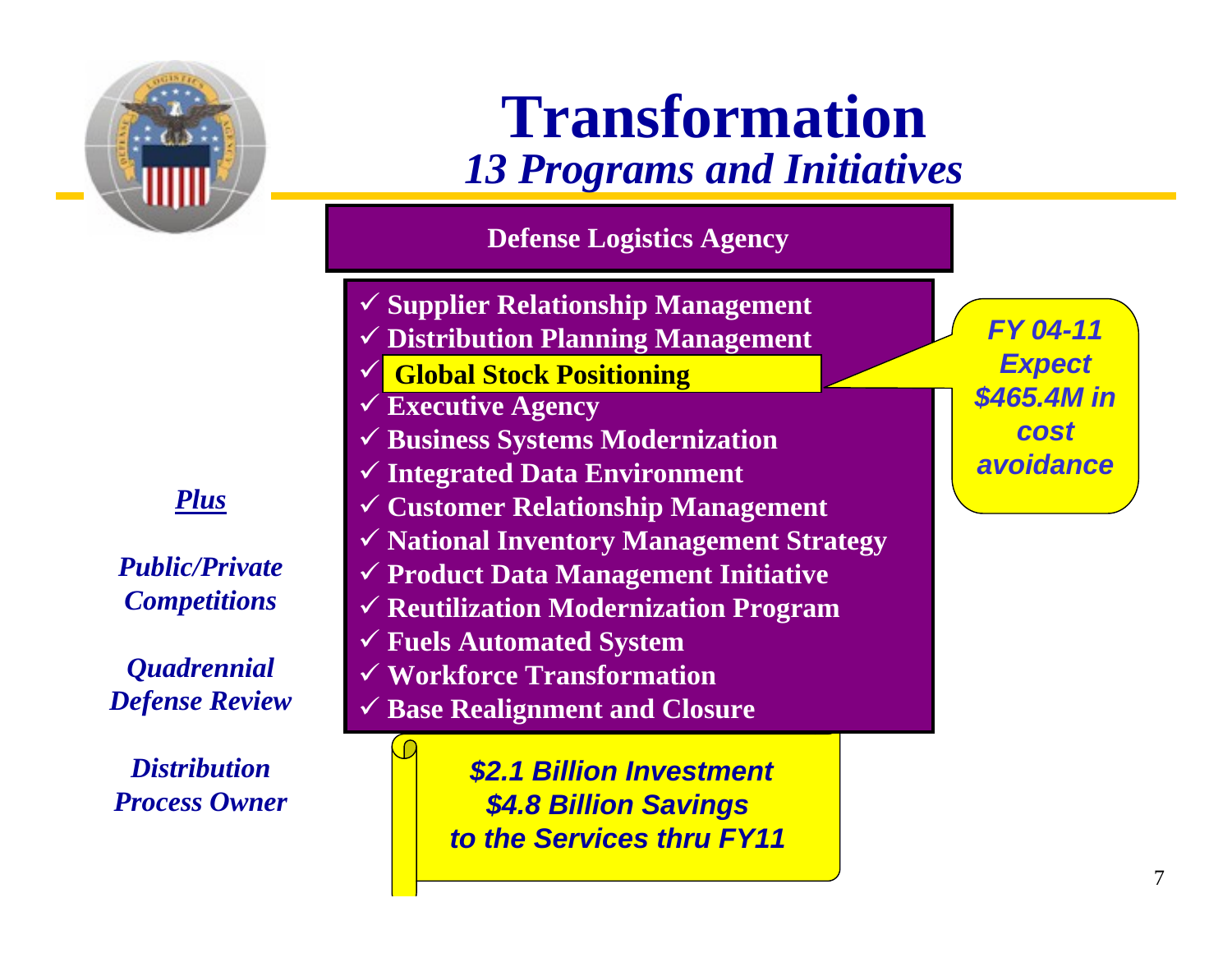

- **Service/Warfighter-centric**
- **Services in partnership**

9*DLA Afloat*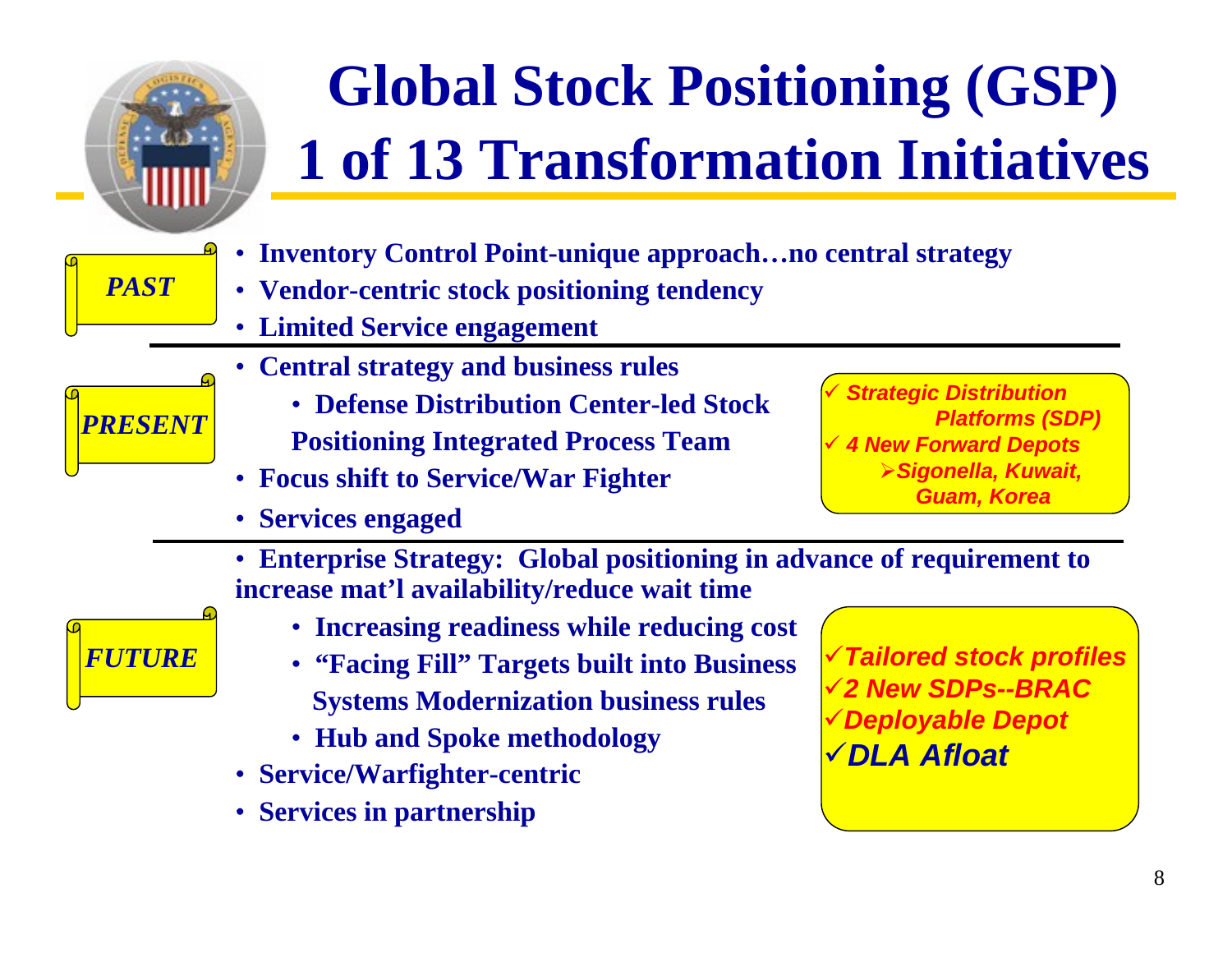## DLA Afloat Initiative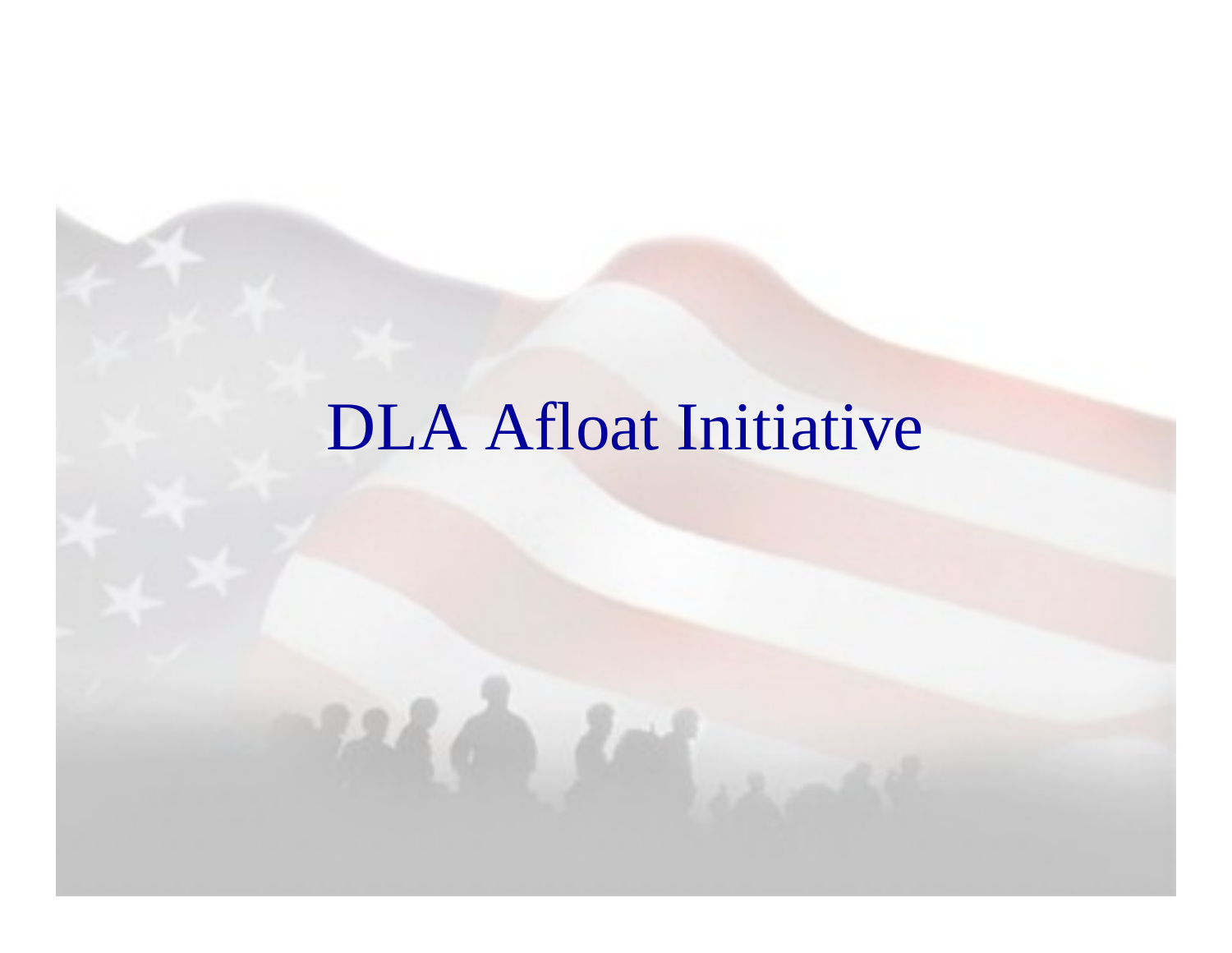

#### **Comprehensive Distribution Management**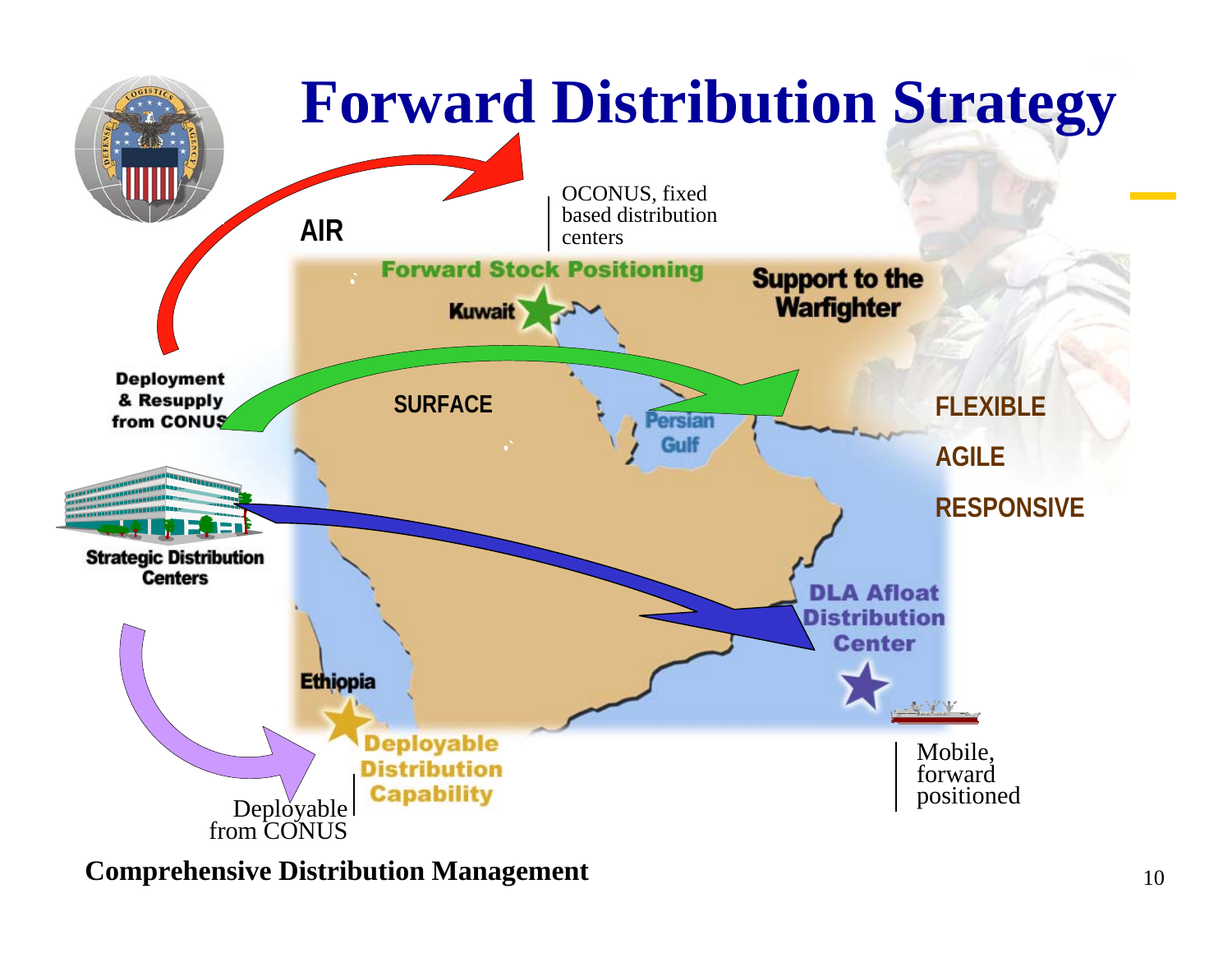## **Fixed Base Forward Stocks**

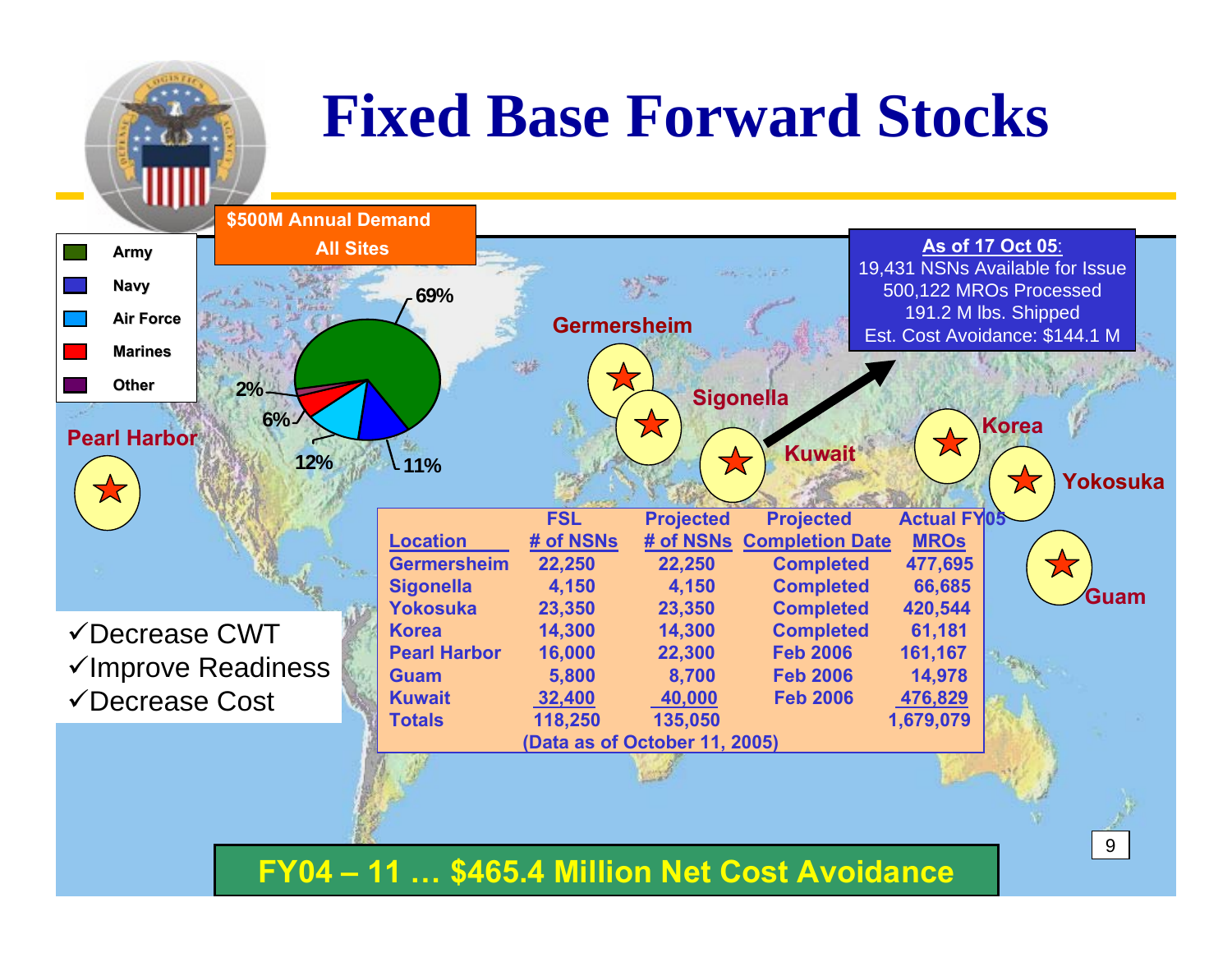

*Leverages Peacetime Capabilities to Meet Wartime Operations*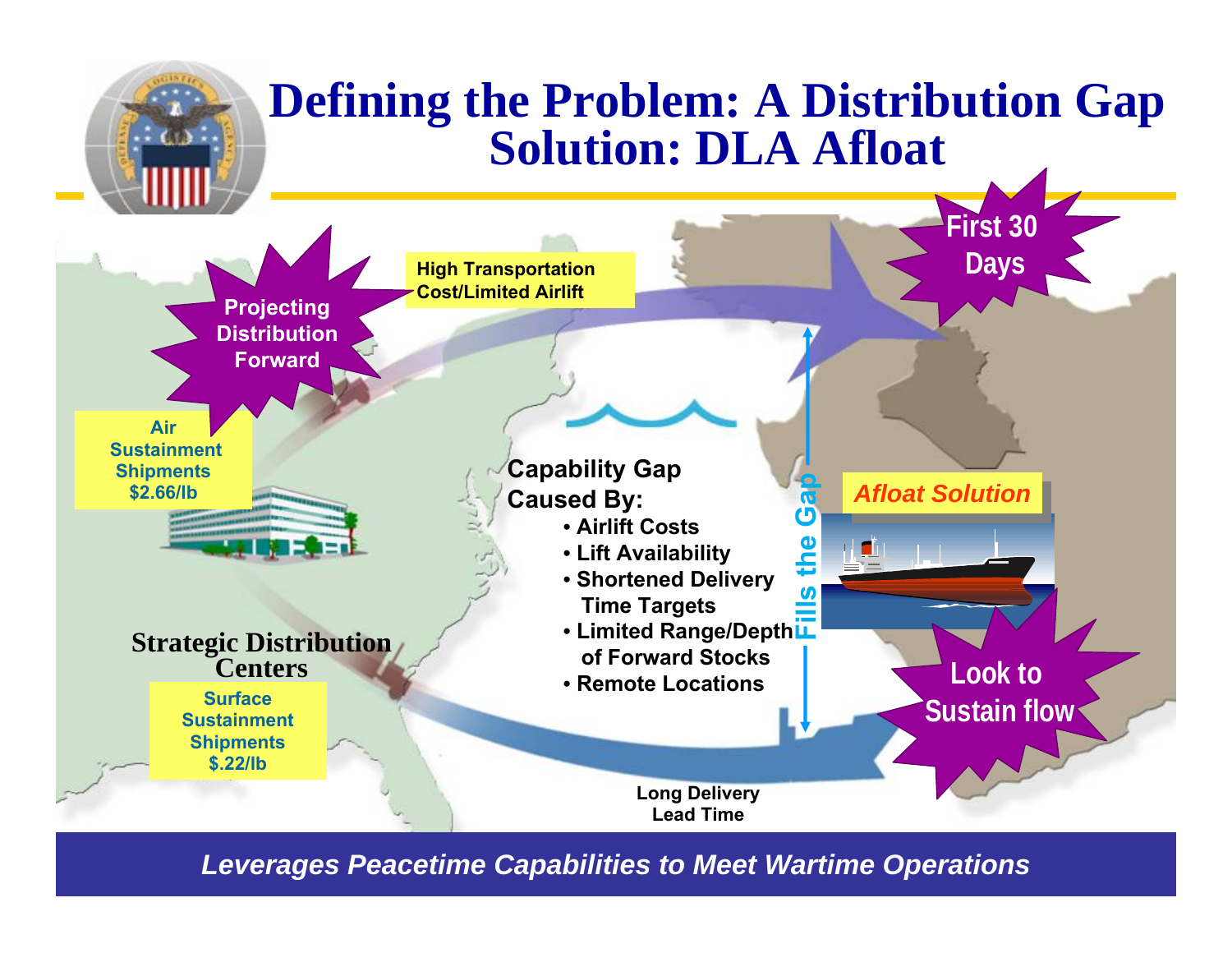

# **DLA Afloat Distribution Center Vision Statement**

#### **Concept:**

- **Forward-positioned, self-contained, mobile distribution capability**
- **Capability to receipt, store and issue supplies tailored by DLA, COCOM and Services**
- **Sustainment of U.S. Military forces across range of contingency operations and exercises**
- **More than a preposition ship, a container ship, and a combat stores ship – has characteristics of each**

#### **End state:**

•**A rapid, flexible, capability focused on sustaining the War fighter around the world**

*An Afloat Distribution Center Would Strengthen the Supply Chain*  By Ensuring Rapid and Flexible Material Distribution Tailorable *to Theater Missions and Requirements*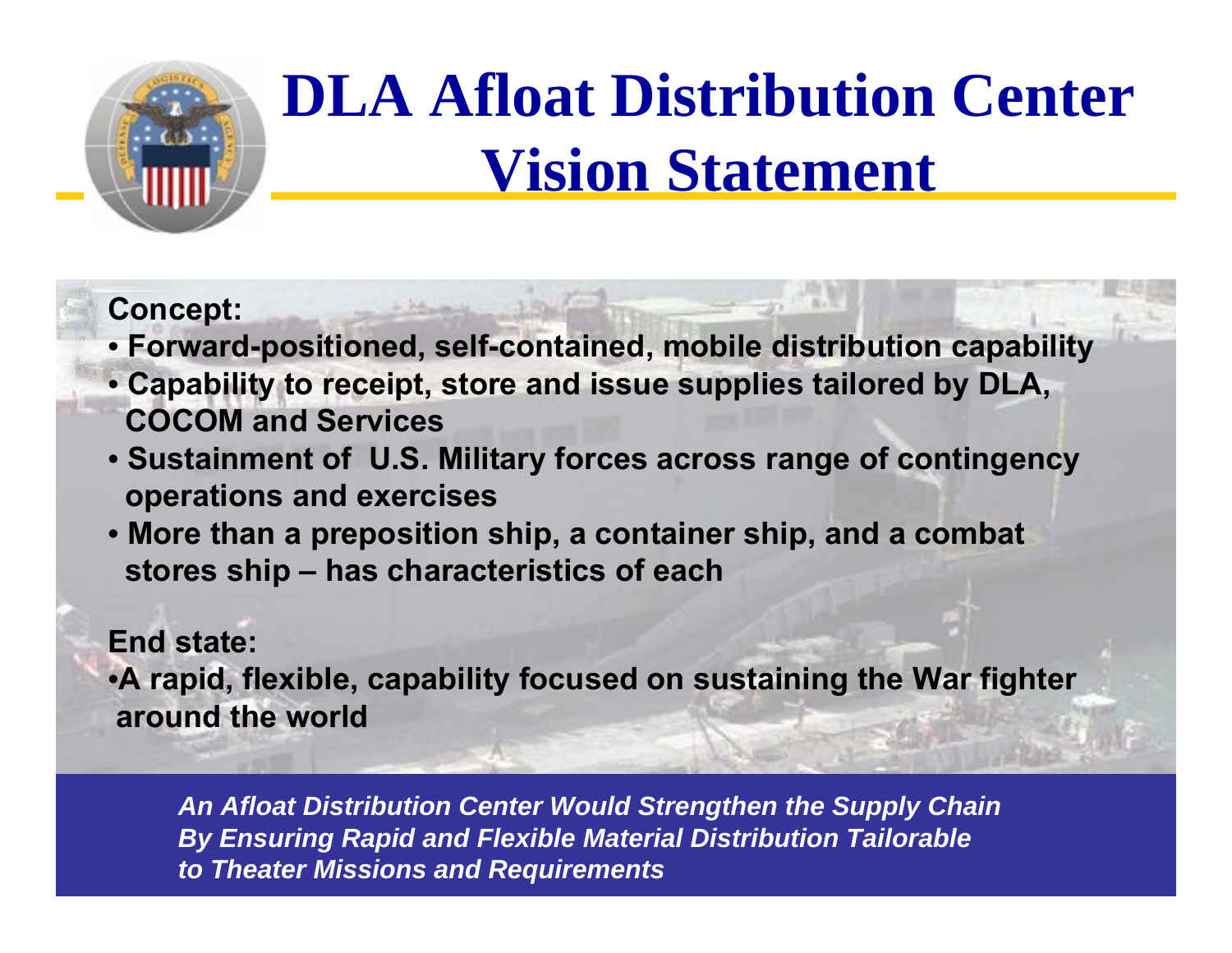

# **DLA Afloat Distribution Center Concept of Operations**

#### **A Working Distribution Center**

**Designated Ship(s)** - Configured to distribute selected items within classes of supply (except fuel and ammo) to operational units; **Loading and unloading** - Pier side, lighterage, vertical replenishment (Helo), potential limited organic delivery (trucks). **Basic Distribution Functions** - (receipt, store & issue) + limited additional functions such as break-bulk.**Multiple storage capabilities** - Including modular containers, pallets, down to bin-

able items with issue from on-board stocks.

**Integrated Capability** - Complements DLA fixed based forward stocks & deployable distribution depot capabilities in peacetime and wartime.

**Contingency/Exercise Support** - Immediate material backup in early deployment/ sustainment -- stocking critical, fast moving items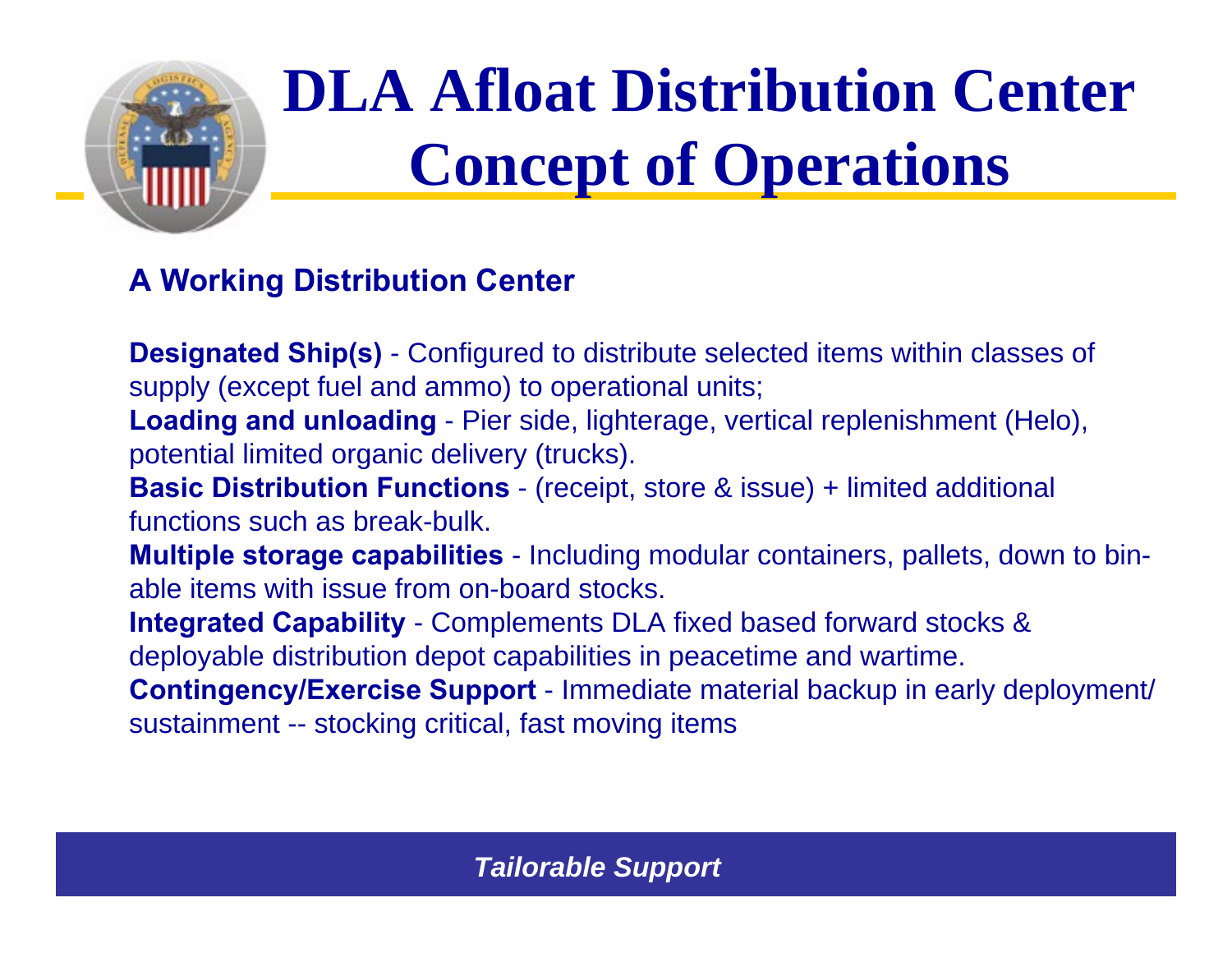

# **Afloat Initiatives Within DoD**

- **OSD / Joint Staff**
	- **Joint E xpeditionary Force Projection/Sea Basing**
- **Navy**
	- **Joint Seabasing Lead**
	- **Sea Shield**
	- **Sea Strike**
- **Army**
	- **Army Supply Support Afloat Concept**
- **Marines**
	- **Maritime Prepositioning Force (Future)**
	- **Operational Maneuver fromthe Sea**
- **Air Force**
	- **Ammunition Prepositioning Ships**

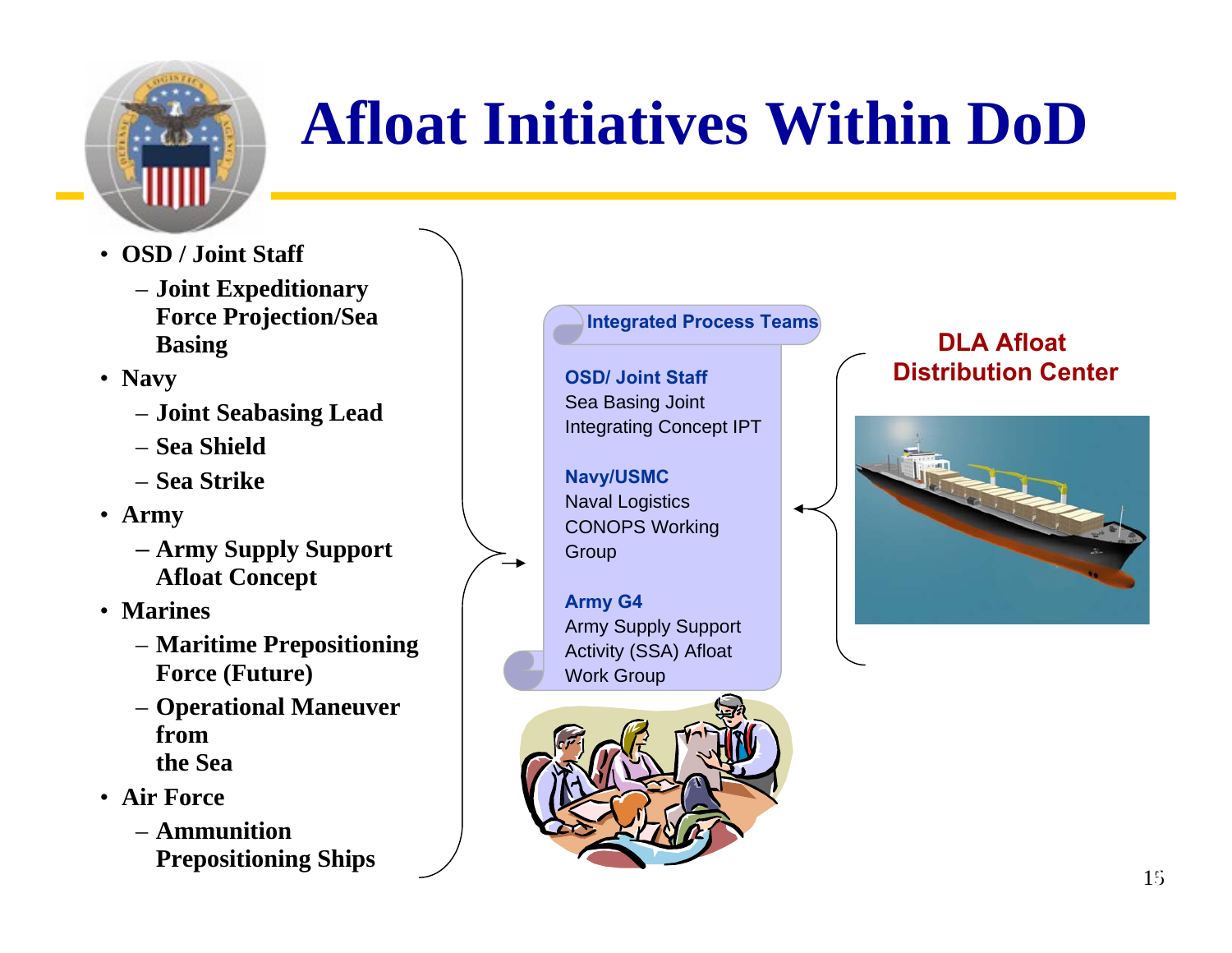

## **DLA Afloat Distribution Center Key Benefits**

#### **Provides a suite of capabilities to support the War fighter :**

- • **Increased material readiness** - quick-response sustainment backup support to services' prepositioned stocks and deployed units operating requirements
- • **Reduced airlift cost** of bulk items (construction supplies; Subsistence, etc.)
- •**Reduced demand on airlift** re-supply missions
- •**Minimizes land-based logistics footprint**
- • **Worldwide distribution support** capability in addition to material support for contingencies and exercises
- • **Supports sea-based power projection concepts** in both developed and austere operational areas (e.g., ports, ship-to-ship, helo)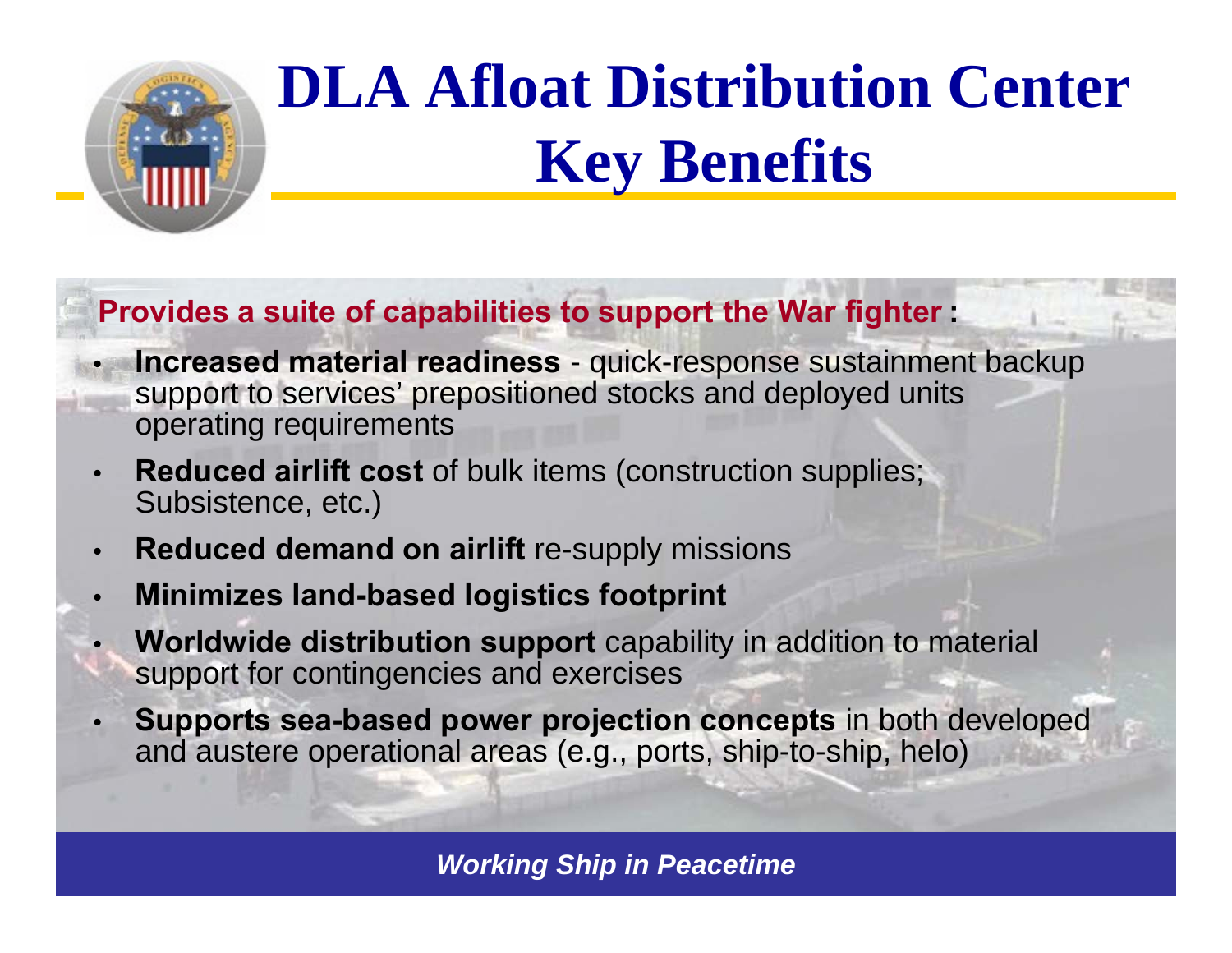

## **DADC Time Line**



#### **End Game is to have an Afloat Capability by FY09**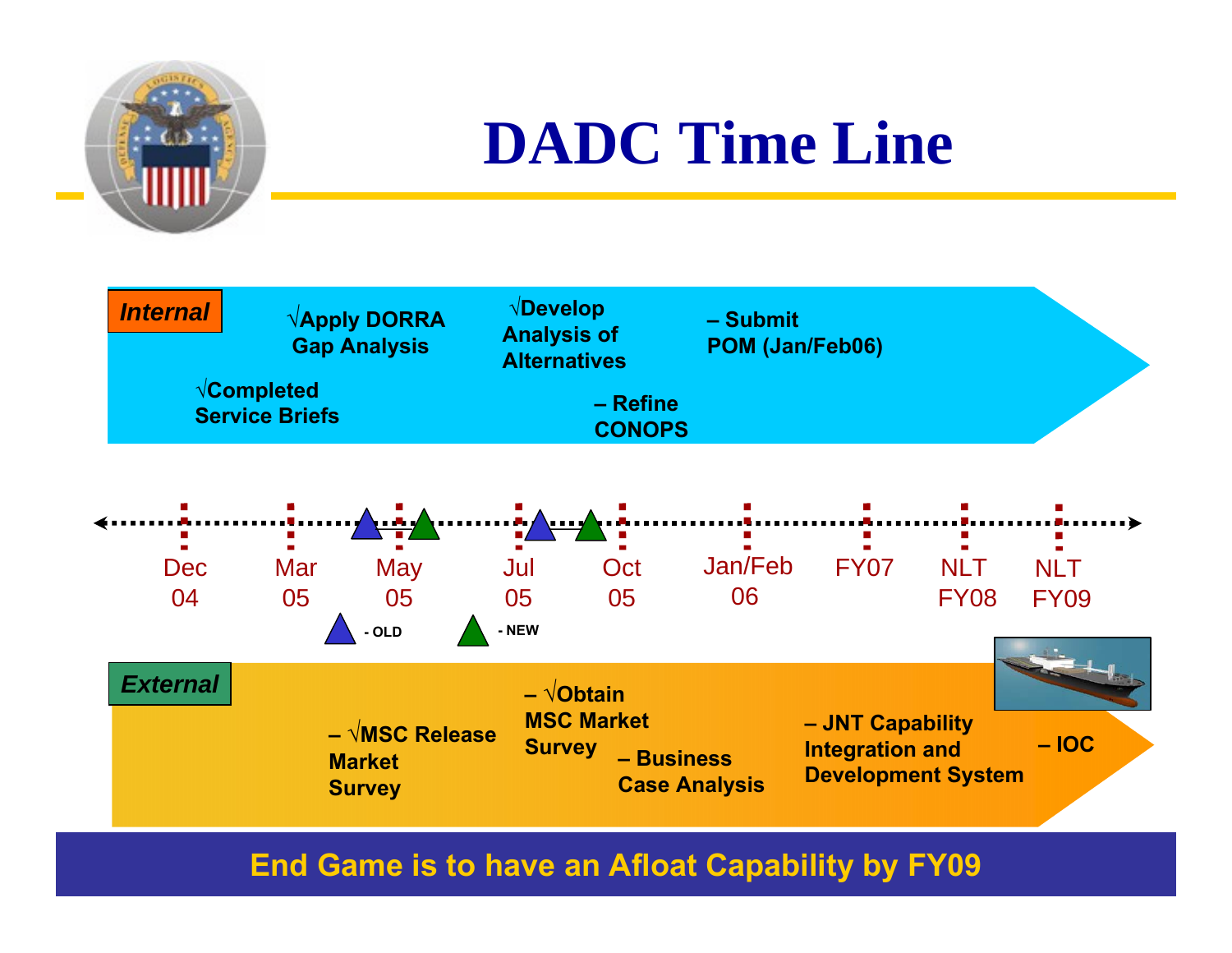

## **Summary**

- **DLA Afloat Distribution Center will provide a mobile distribution capability to the war fighter as well as the humanitarian requirements necessary to support relief efforts from natural disasters**
- **DLA Afloat Distribution Center is a set of capabilities that enhance DLA's mission performance - not necessarily a single large platform**
- **One solution does not satisfy the range of objectives that we've discussed**